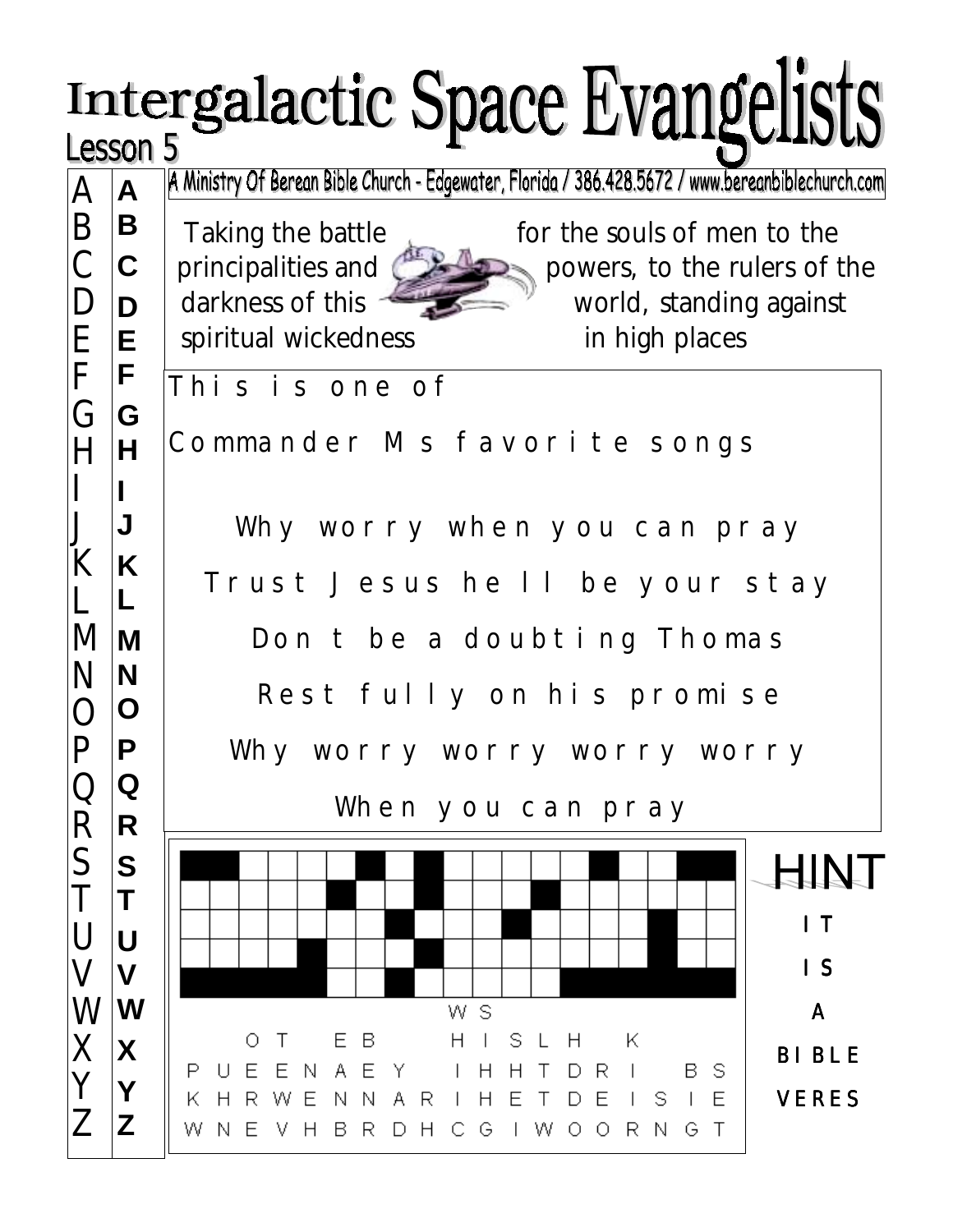## **The** Intergalactic Space Evangelist Part 5 Blind Man's Bluff

P1 You remember last time that our friends narrowly escaped from the MegaMeteorBlast. SemaJ, did not believe that *FALCON 1* could save them from the evil forces of the IDD and so ejected from *FALCON 1*.

P2 We pick up now with our story today.

P3 A creepy voice came over the radio of *FALCON 1*. We may not have destroyed your ship but now we have one of you! The voice said. And you will never see him again ahahahahahahaah.

P4 Jake use the "Radio Tracking Beam" to get a location fix on that ship! Snapped Jewels. Got'em! Shouted Jake. Jewels quickly loaded the information into her control panel and *FALCON 1* quickly took of after the IDD ship.

P5 They cannot get away from us but we cannot see them, said Jewels. They are using some kind of blinding device to keep us from seeing them.

P6 Commander M came on the speaker just then. Keep tracking them and I will the ISE team here on the problem. This is just like in real life Jake said Jewels. Hardly anyone believes in Satan because they cannot see him. Yes said Jake, but he is real alright. There are a lot of things we cannot see that are real.

P7 That's right said Commander M! One of the ways Satan stays invisible is by blinding the minds of people. He blinds their minds by telling the lies. Soon the people believe the lies are the truth and then he has them.

P8 Do you think that is what has happened on De L'aveugle? Asked Jewels. Most likely, said Commander  $M$ . We have to stop the IDD by telling those people on De L'aveugle the truth. What if they do not believe us? Asked Kel, who was standing next to Commander M. That is up to them, it is our job to tell them the truth.

P9 Commander M, Commander M, said Jamie The Right (also known as JR). I know how to make that IDD ship visible. How JR? Asked Kel.

P10 Well that IDD ship must be sending out false signals to our antenna onboard *Falcon 1*. All our team has to do is turn off the scanners and look out the windows on *Falcon 1* and they will be able to see them!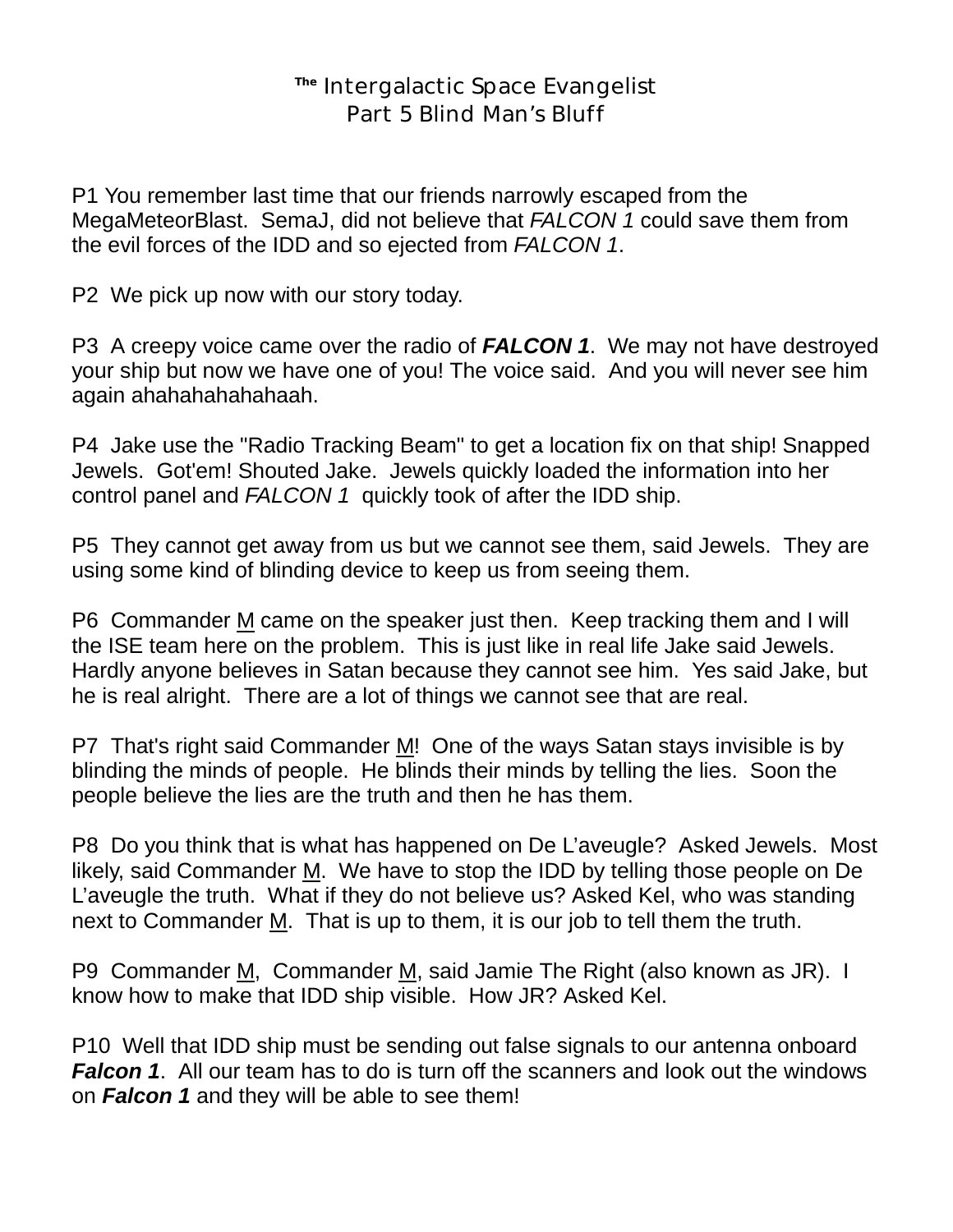P11 Jewels, this is Commander M. Tell Jake to shut down all the computer scanners and to open the window ports on *Falcon 1*. You should be able to see that IDD ship then.

P12 Jake obediently shut down the computer scanners and opened the window ports on *Falcon 1* and sure enough there was the IDD ship just ahead of them. P13 Great job JR! Everyone shouted. Now we have them! Said Jake.

P14 Just then a creepy voice came over the radio of *Falcon 1*. STOP! Do not come any closer or we will drop your  $\Box$  friend off in space, said the voice. Then he added. Without a space suit!

P15 Oh Horror! What will our friends do now? Will Jake and Jewels be able to save SemaJ? Or will SemaJ be turned into a space popsicle? Find out next time in our next edition of (dum, dum, dummmm) The Intergalactic Space Evangelist!

## I.S.E. Training sector - Commander M says



Answer the following questions as best you can and we will talk about them in class today.

- 1. How does Satan keep unsaved people unsaved?
- 2. What makes an unsaved person unsaved?
- 3. What can you and I do to help the unsaved become saved?
- 4. How does God use our speech to save the lost?
- 5. How does God use our behavior to save the lost?
- 6. Who do you know that needs to be saved and how can you help them?